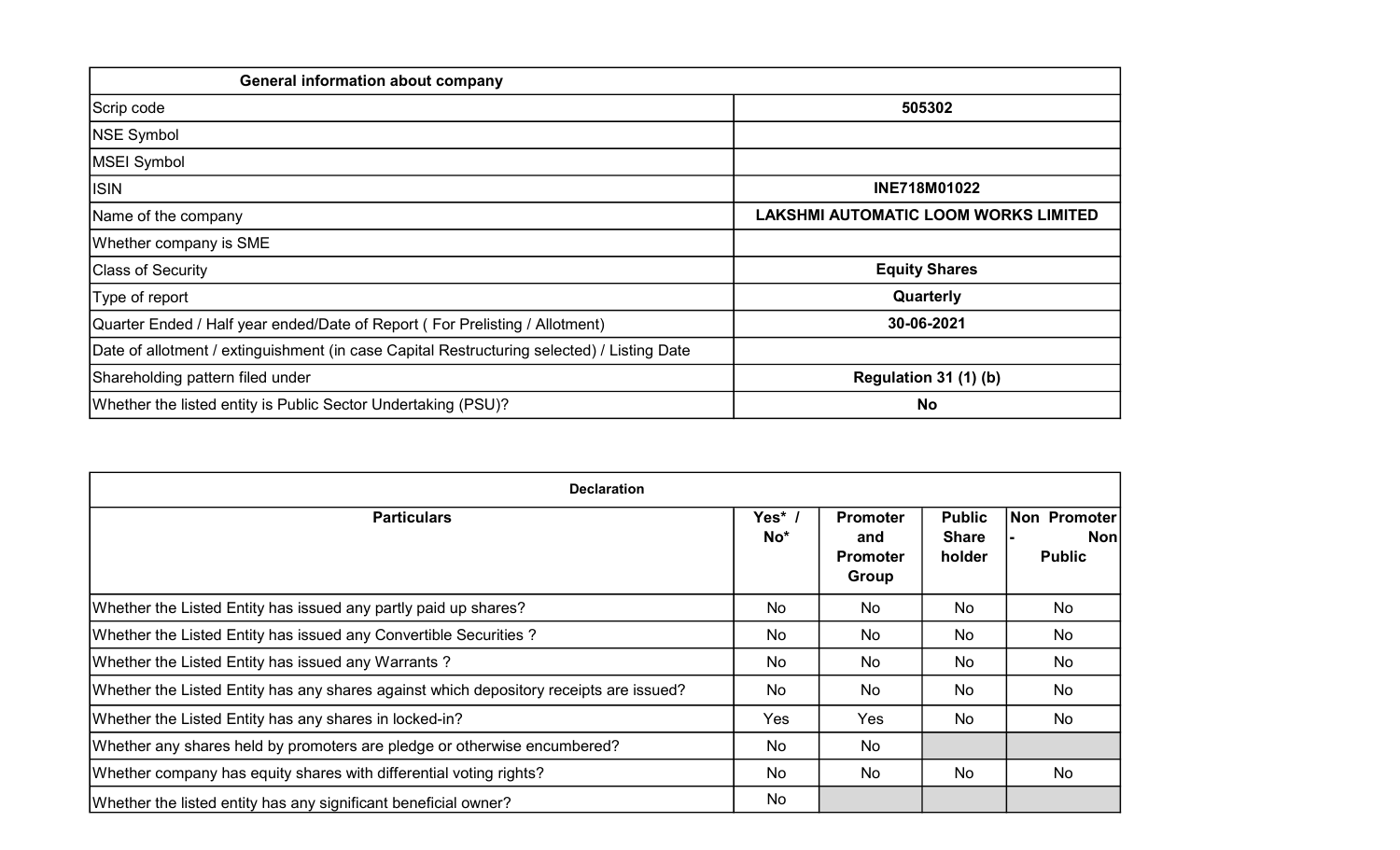# Table I - Summary Statement holding of specified securities

|          |                                | Number  | No. of                                              |                 | sunder lying<br>Receipts | Total      | Share      |                                                         |              | Number of Voting Rights held in |         | No. of        | Shareholding,         |              | Number of          |                | Shares             | Number of  |
|----------|--------------------------------|---------|-----------------------------------------------------|-----------------|--------------------------|------------|------------|---------------------------------------------------------|--------------|---------------------------------|---------|---------------|-----------------------|--------------|--------------------|----------------|--------------------|------------|
|          |                                | οf      | fully paid $\frac{2}{5}$<br>up equity $\frac{2}{5}$ |                 |                          | number     | holding %  |                                                         |              | each class of securities (IX)   |         | <b>Shares</b> | as a %                |              | Locked in shares   |                | Pledged of         | equity     |
|          |                                | Share   |                                                     |                 |                          | of shares  | calculated |                                                         |              |                                 |         | Underlying    | assuming full         |              |                    |                | otherwise          | shares     |
|          |                                | holders | shares                                              | held<br>qn      |                          | held       | as per     |                                                         |              |                                 |         | Outstand-     | conversion of         |              |                    |                | encumbered         | held in    |
|          | Category of Shareholder        |         | held                                                |                 |                          |            | SCRR,      |                                                         |              |                                 |         | ing           | convertible           | No.          |                    |                |                    | demateria- |
| Category |                                |         |                                                     | shares<br>pied. | shares<br>ository        |            | 1957       | No of Voting Rights Each Total as a<br>share has I vote |              |                                 | $%$ of  | convertible   | securities (as        |              | As a %<br>of total | No.            | As a %<br>of total | lized form |
|          |                                |         |                                                     |                 |                          |            | As a % of  |                                                         |              |                                 | Total   | securities    | a percentage          | (a)          | Shares             | (a)            | Shares             |            |
|          |                                |         |                                                     | Partly          | န္မ<br>đ<br>Õ            |            | $(A+B+C2)$ |                                                         |              |                                 | Voting  | (including    | of diluted            |              | held               |                | held               |            |
|          |                                |         |                                                     |                 | Nos.                     |            |            |                                                         |              |                                 | rights  | Warrants)     | share capital)        |              | (b)                |                | (b)                |            |
|          |                                |         |                                                     |                 |                          |            |            |                                                         |              |                                 |         |               |                       |              |                    |                |                    |            |
|          |                                |         |                                                     |                 |                          | $(VII =$   |            |                                                         |              |                                 |         |               | $(XI) = (VII)+(X)$    |              |                    |                |                    |            |
| (1)      | (II)                           | (III)   | (IV)                                                | (V)             | (VI)                     | $IV+V+VI)$ | (VIII)     | Class X                                                 | Class        | Total                           |         | (X)           | as a % of<br>$A+B+C2$ |              | (XII)              |                | (XIII)             | (XIV)      |
|          | <b>Promoter and Promoter</b>   | 10      | 220758                                              | $\mathbf{0}$    | $\mathbf{0}$             |            |            | 220758                                                  |              |                                 |         | $\Omega$      |                       |              |                    |                |                    |            |
| (A)      |                                |         |                                                     |                 |                          | 220758     | 33.011     |                                                         |              | 220758                          | 33.011  |               | 33.011                | 58350        | 26.431             | 0 <sup>1</sup> | 0.000              | 220758     |
|          | Group                          |         |                                                     |                 |                          |            |            |                                                         |              |                                 |         |               |                       |              |                    |                |                    |            |
| (B)      | Public                         | 4747    | 447992                                              | 0               | $\mathbf 0$              | 447992     | 66.989     | 447992                                                  |              | 447992                          | 66.989  | 0             | 66.989                | $\mathbf{0}$ | 0.000              |                | 0.000              | 277080     |
|          |                                |         |                                                     |                 |                          |            |            |                                                         |              |                                 |         |               |                       |              |                    |                |                    |            |
| (C)      | Non Promoter-Non Public        |         |                                                     |                 |                          |            |            |                                                         |              |                                 |         |               |                       |              |                    |                |                    |            |
|          |                                |         |                                                     |                 |                          |            |            |                                                         |              |                                 |         |               |                       |              |                    |                |                    |            |
| (C1)     | <b>Shares underlying DRs</b>   |         |                                                     |                 |                          |            |            |                                                         |              |                                 |         |               |                       |              |                    |                |                    |            |
|          |                                |         |                                                     |                 |                          |            |            |                                                         |              |                                 |         |               |                       |              |                    |                |                    |            |
| (C2)     | <b>Shares held by Employee</b> |         |                                                     |                 |                          |            |            |                                                         |              |                                 |         |               |                       |              |                    |                |                    |            |
|          | <b>Trusts</b>                  |         |                                                     |                 |                          |            |            |                                                         |              |                                 |         |               |                       |              |                    |                |                    |            |
|          | <b>Total</b>                   | 4757    | 668750                                              | 0               | $\bf{0}$                 | 668750     | 100.000    | 668750                                                  | $\mathbf{0}$ | 668750                          | 100.000 | $\mathbf{0}$  | 100.000               | 58350        | 8.725              |                | 0.000              | 497838     |
|          |                                |         |                                                     |                 |                          |            |            |                                                         |              |                                 |         |               |                       |              |                    |                |                    |            |
|          |                                |         |                                                     |                 |                          |            |            |                                                         |              |                                 |         |               |                       |              |                    |                |                    |            |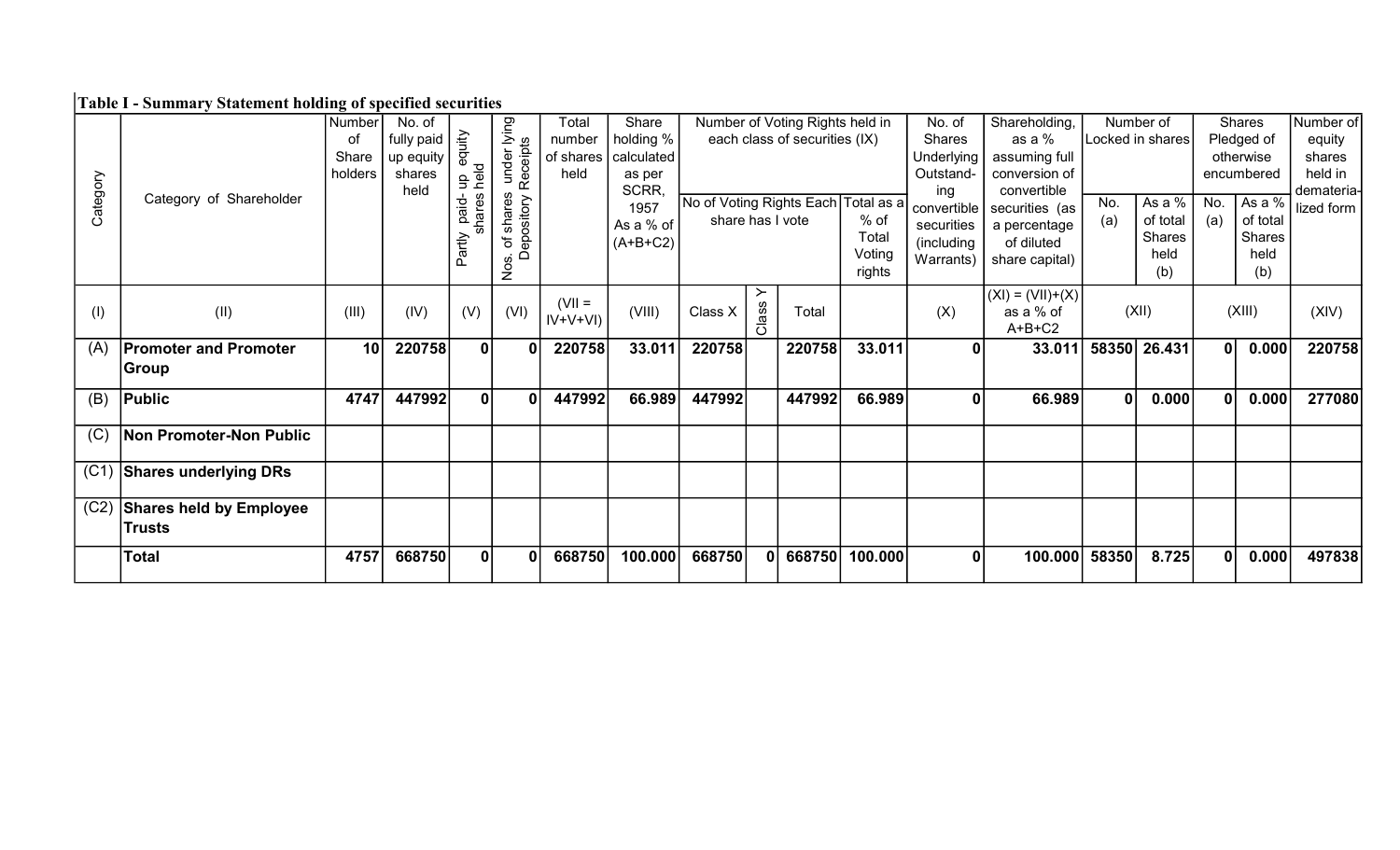|  |  |  | Table II - Statement showing shareholding pattern of the Promoter and Promoter Group |  |
|--|--|--|--------------------------------------------------------------------------------------|--|
|  |  |  |                                                                                      |  |

| Category | Category & Name of<br>Shareholder                 | Number<br>of<br>Share<br>holders | No. of<br>fully paid<br>up equity<br>shares<br>held | equity<br>held<br>음<br>es<br>paid-<br>Partly | lying<br>ts<br>under Iveceipts<br>shares<br>epository<br>$\overline{\sigma}$<br>≏<br>Nos. | Total<br>number of<br>shares<br>held | Share<br>holding %<br>calcu-<br>lated as<br>per<br>SCRR.<br>1957<br>As a % of<br>$(A+B+C2)$ |                |                               | Number of Voting Rights held in<br>each class of securities (IX)<br>No of Voting Rights Each Total as a<br>share has I vote | $%$ of<br>Total<br>Voting<br>rights | No. of<br>Shares<br>Underlying<br>Outstand-<br>ing<br>convertible<br>securities<br>(including<br>Warrants) | Shareholding,<br>as a %<br>assuming full<br>conversion of<br>convertible<br>securities (as<br>a percentage<br>of diluted<br>share capital) | Number of Locked<br>No.<br>(a) | in shares<br>As a %<br>of total<br>Shares<br>held<br>(b) | No.<br>(a)   | Shares<br>Pledged of<br>otherwise<br>encumbered<br>As a %<br>of total<br><b>Shares</b><br>held<br>(b) | Number of<br>equity<br>shares<br>held in<br>demateria-<br>lized form |
|----------|---------------------------------------------------|----------------------------------|-----------------------------------------------------|----------------------------------------------|-------------------------------------------------------------------------------------------|--------------------------------------|---------------------------------------------------------------------------------------------|----------------|-------------------------------|-----------------------------------------------------------------------------------------------------------------------------|-------------------------------------|------------------------------------------------------------------------------------------------------------|--------------------------------------------------------------------------------------------------------------------------------------------|--------------------------------|----------------------------------------------------------|--------------|-------------------------------------------------------------------------------------------------------|----------------------------------------------------------------------|
| (1)      | (II)                                              | (III)                            | (IV)                                                | (V)                                          | (VI)                                                                                      | $(VII =$<br>$IV+V+VI)$               | (VIII)                                                                                      | Class X        | $\succ$<br>Class <sup>'</sup> | Total                                                                                                                       |                                     | (X)                                                                                                        | $(XI) =$<br>$(VII)+(X)$ as a<br>% of A+B+C2                                                                                                |                                | (XII)                                                    |              | (XIII)                                                                                                | (XIV)                                                                |
| (A)      | <b>Shareholding of Promoter</b>                   |                                  |                                                     |                                              |                                                                                           |                                      |                                                                                             |                |                               |                                                                                                                             |                                     |                                                                                                            |                                                                                                                                            |                                |                                                          |              |                                                                                                       |                                                                      |
|          | and Promoter Group <sup>2</sup>                   |                                  |                                                     |                                              |                                                                                           |                                      |                                                                                             |                |                               |                                                                                                                             |                                     |                                                                                                            |                                                                                                                                            |                                |                                                          |              |                                                                                                       |                                                                      |
|          | Indian                                            |                                  |                                                     |                                              |                                                                                           |                                      |                                                                                             |                |                               |                                                                                                                             |                                     |                                                                                                            |                                                                                                                                            |                                |                                                          |              |                                                                                                       |                                                                      |
| (a)      | Individuals/Hindu                                 |                                  |                                                     |                                              |                                                                                           |                                      |                                                                                             |                |                               |                                                                                                                             |                                     |                                                                                                            |                                                                                                                                            |                                |                                                          |              |                                                                                                       |                                                                      |
|          | <b>Undivided Family</b>                           | 3                                | 5842                                                |                                              | $\mathbf 0$                                                                               | 5842                                 | 0.874                                                                                       | 5842           |                               | 5842                                                                                                                        | 0.874                               | $\mathbf 0$                                                                                                | 0.874                                                                                                                                      |                                | 0.000                                                    | $\mathbf{0}$ | 0.000                                                                                                 | 5842                                                                 |
|          | K ARJUN                                           | 1                                | 3896                                                |                                              | $\overline{0}$                                                                            | 3896                                 | 0.583                                                                                       | 3896           |                               | 3896                                                                                                                        | 0.582                               | $\overline{0}$                                                                                             | 0.582                                                                                                                                      |                                | 0.000                                                    |              | 0.000                                                                                                 | 3896                                                                 |
|          | <b>K NITHIN</b>                                   |                                  | 1716                                                |                                              | $\overline{0}$                                                                            | 1716                                 | 0.257                                                                                       | 1716           |                               | 1716                                                                                                                        | 0.256                               | 0                                                                                                          | 0.256                                                                                                                                      |                                | 0.000                                                    |              | 0.000                                                                                                 | 1716                                                                 |
|          | SHIVALI JAYAVARTHANAVELU                          |                                  | 230                                                 |                                              | $\Omega$                                                                                  | 230                                  | 0.034                                                                                       | 230            |                               | 230                                                                                                                         | 0.034                               | $\Omega$                                                                                                   | 0.034                                                                                                                                      |                                | 0.000                                                    |              | 0.000                                                                                                 | 230                                                                  |
| (b)      | <b>Central Government/ State</b><br>Government(s) |                                  |                                                     |                                              |                                                                                           |                                      |                                                                                             |                |                               |                                                                                                                             |                                     |                                                                                                            |                                                                                                                                            |                                |                                                          |              |                                                                                                       |                                                                      |
| (c)      | <b>Financial Institutions/</b>                    |                                  |                                                     |                                              |                                                                                           |                                      |                                                                                             |                |                               |                                                                                                                             |                                     |                                                                                                            |                                                                                                                                            |                                |                                                          |              |                                                                                                       |                                                                      |
|          | (d) Any Others (Specify)                          |                                  |                                                     |                                              |                                                                                           |                                      |                                                                                             |                |                               |                                                                                                                             |                                     |                                                                                                            |                                                                                                                                            |                                |                                                          |              |                                                                                                       |                                                                      |
|          | Directors & Their Relatives                       | 3                                | 130360                                              | 0                                            | $\mathbf 0$                                                                               | 130360                               | 19.493                                                                                      | 130360         |                               | 130360                                                                                                                      | 19.493                              | $\mathbf 0$                                                                                                | 19.493                                                                                                                                     | 7294                           | 5.595                                                    |              | 0.000                                                                                                 | 130360                                                               |
|          | <b>S PATHY</b>                                    |                                  | 47017                                               | 0                                            | $\overline{0}$                                                                            | 47017                                | 7.031                                                                                       | 47017          |                               | 47017                                                                                                                       | 7.031                               | $\overline{0}$                                                                                             | 7.031                                                                                                                                      |                                | 0.000                                                    |              | 0.000                                                                                                 | 47017                                                                |
|          | AISHWARYA PATHY                                   |                                  | 83323                                               | $\overline{0}$                               | $\overline{0}$                                                                            | 83323                                | 12.459                                                                                      | 83323          |                               | 83323                                                                                                                       | 12.459                              | $\overline{0}$                                                                                             | 12.459                                                                                                                                     | 7294                           | 8.753                                                    |              | 0.000                                                                                                 | 83323                                                                |
|          | <b>ADITYA KRISHNA PATHY</b>                       |                                  | 20                                                  | $\overline{0}$                               | $\overline{0}$                                                                            | 20                                   | 0.003                                                                                       | 20             |                               | 20                                                                                                                          | 0.003                               | $\Omega$                                                                                                   | 0.003                                                                                                                                      |                                | 0.000                                                    |              | 0.000                                                                                                 | 20                                                                   |
|          | <b>Bodies Corporate</b>                           | $\mathbf{3}$                     | 84056                                               | $\mathbf{0}$                                 | 0                                                                                         | 84056                                | 12.569                                                                                      | 84056          |                               | 84056                                                                                                                       | 12.569                              | $\mathbf{0}$                                                                                               | 12.569                                                                                                                                     | 51056                          | 60.740                                                   |              | 0.000                                                                                                 | 84056                                                                |
|          | <b>INFOCUS MARKETING AND SERVICES</b>             |                                  | 7294                                                | 0                                            | $\overline{0}$                                                                            | 7294                                 | 1.091                                                                                       | 7294           |                               | 7294                                                                                                                        | 1.091                               | 0                                                                                                          | 1.091                                                                                                                                      | 7294                           | 100.000                                                  |              | 0.000                                                                                                 | 7294                                                                 |
|          | LAKSHMI CARD CLOTHING MFG.CO.P                    |                                  | 43762<br>33000                                      | 0 <br>$\overline{0}$                         | 0 <br>$\overline{0}$                                                                      | 43762<br>33000                       | 6.544<br>4.935                                                                              | 43762<br>33000 |                               | 43762<br>33000                                                                                                              | 6.544<br>4.935                      | $\overline{0}$<br>$\Omega$                                                                                 | 6.544<br>4.935                                                                                                                             | 43762                          | 100.000<br>0.000                                         |              | 0.000<br>0.000                                                                                        | 43762<br>33000                                                       |
|          | THE LAKSHMI MILLS COMPANY LTD<br>Sub Total (A)(1) | 9                                | 220258                                              | 0                                            | $\mathbf{0}$                                                                              | 220258                               |                                                                                             | 32.936 220258  |                               | 220258                                                                                                                      | 32.936                              | 0                                                                                                          | 32.936                                                                                                                                     | 58350                          | 26.491                                                   | 0            | 0.00                                                                                                  | 220258                                                               |
|          |                                                   |                                  |                                                     |                                              |                                                                                           |                                      |                                                                                             |                |                               |                                                                                                                             |                                     |                                                                                                            |                                                                                                                                            |                                |                                                          |              |                                                                                                       |                                                                      |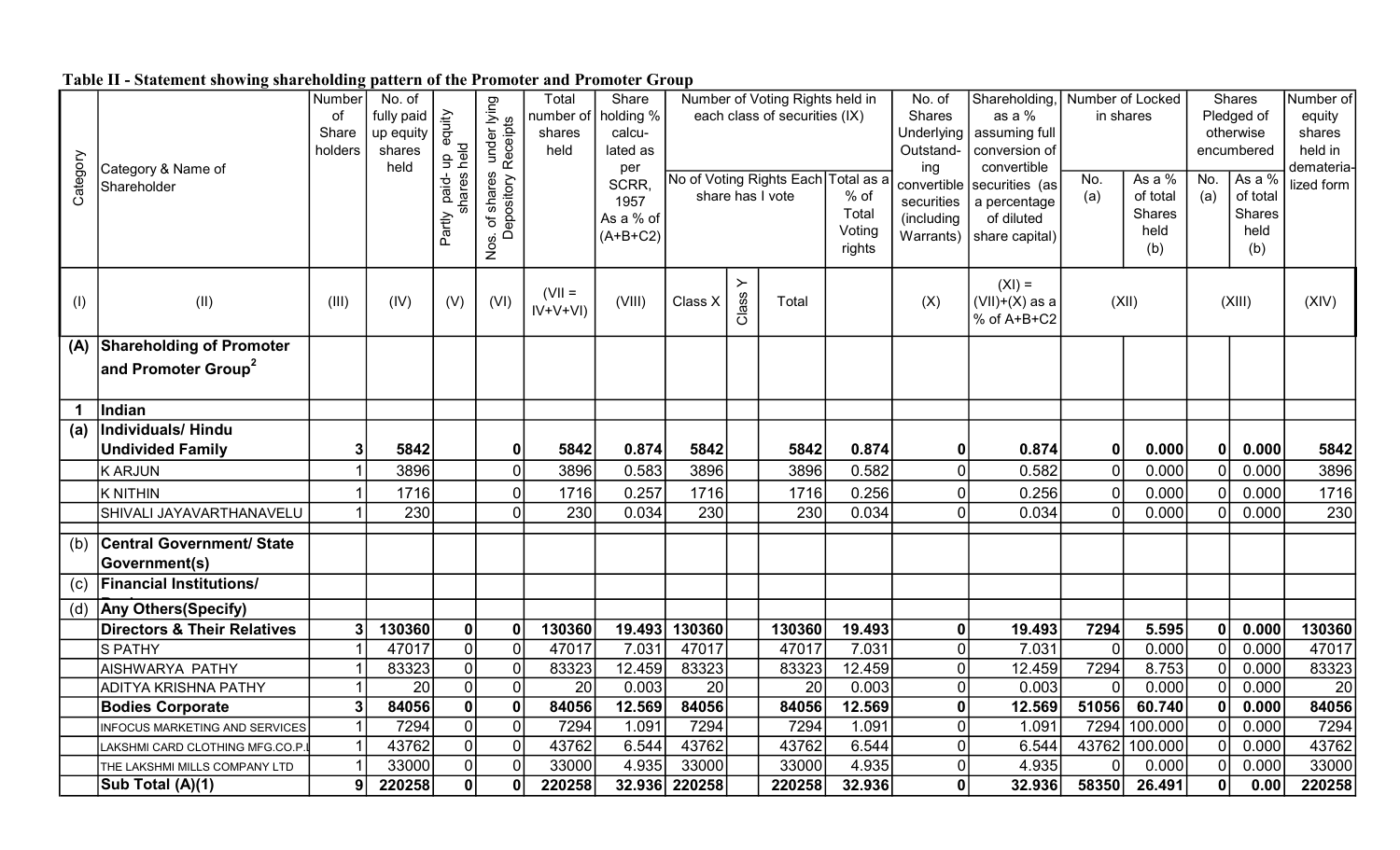|  |  |  | Table II - Statement showing shareholding pattern of the Promoter and Promoter Group |  |
|--|--|--|--------------------------------------------------------------------------------------|--|
|  |  |  |                                                                                      |  |

|          |                                   | Number  | No. of     |                       |                           | Total      | Share         |               |         | Number of Voting Rights held in     |        | No. of       | Shareholding,              | Number of Locked |              |     | Shares     | Number of  |
|----------|-----------------------------------|---------|------------|-----------------------|---------------------------|------------|---------------|---------------|---------|-------------------------------------|--------|--------------|----------------------------|------------------|--------------|-----|------------|------------|
|          |                                   | οf      | fully paid | י equity<br>held<br>— | s under lying<br>Receipts | number of  | holding %     |               |         | each class of securities (IX)       |        | Shares       | as a %                     | in shares        |              |     | Pledged of | equity     |
|          |                                   | Share   | up equity  |                       |                           | shares     | calcu-        |               |         |                                     |        | Underlying   | assuming full              |                  |              |     | otherwise  | shares     |
|          |                                   | holders | shares     |                       |                           | held       | lated as      |               |         |                                     |        | Outstand-    | conversion of              |                  |              |     | encumbered | held in    |
| Category | Category & Name of                |         | held       |                       |                           |            | per           |               |         | No of Voting Rights Each Total as a |        | ing          | convertible                | No.              | As a %       | No. | As a %     | demateria- |
|          | Shareholder                       |         |            | paid-                 | ares<br>sitory            |            | SCRR,<br>1957 |               |         | share has I vote                    | % of   | securities   | convertible securities (as | (a)              | of total     | (a) | of total   | lized form |
|          |                                   |         |            |                       | <u>چ</u>                  |            | As a % of     |               |         |                                     | Total  | (including   | a percentage<br>of diluted |                  | Shares       |     | Shares     |            |
|          |                                   |         |            | Partly                | đ                         |            | $(A+B+C2)$    |               |         |                                     | Voting | Warrants)    | share capital)             |                  | held         |     | held       |            |
|          |                                   |         |            |                       | Nos.                      |            |               |               |         |                                     | rights |              |                            |                  | (b)          |     | (b)        |            |
|          |                                   |         |            |                       |                           |            |               |               | $\succ$ |                                     |        |              | $(XI) =$                   |                  |              |     |            |            |
| (1)      | (II)                              | (III)   | (IV)       | (V)                   | (VI)                      | $(VII =$   | (VIII)        | Class X       | Class   | Total                               |        | (X)          | $(VII)+(X)$ as a           |                  | (XII)        |     | (XIII)     | (XIV)      |
|          |                                   |         |            |                       |                           | $IV+V+VI)$ |               |               |         |                                     |        |              | % of A+B+C2                |                  |              |     |            |            |
|          |                                   |         |            |                       |                           |            |               |               |         |                                     |        |              |                            |                  |              |     |            |            |
|          | Foreign                           |         |            |                       |                           |            |               |               |         |                                     |        |              |                            |                  |              |     |            |            |
| a        | Individuals (Non-Resident         |         |            |                       |                           |            |               |               |         |                                     |        |              |                            |                  |              |     |            |            |
|          | Individuals / Foreign             |         |            |                       |                           |            |               |               |         |                                     |        |              |                            |                  |              |     |            |            |
|          | Individuals)                      |         |            |                       |                           |            |               |               |         |                                     |        |              |                            |                  |              |     |            |            |
|          | <b>RAJSHREE PATHY</b>             |         | 500        | $\mathbf 0$           | $\overline{0}$            | 500        | 0.075         | 500           |         | 500                                 | 0.075  | $\Omega$     | 0.075                      | $\Omega$         | 0.000        |     | 0.000      | 500        |
|          | Government                        |         |            |                       |                           |            |               |               |         |                                     |        |              |                            |                  |              |     |            |            |
| C        | Institutions                      |         |            |                       |                           |            |               |               |         |                                     |        |              |                            |                  |              |     |            |            |
| d        | <b>Foreign Portfolio Investor</b> |         |            |                       |                           |            |               |               |         |                                     |        |              |                            |                  |              |     |            |            |
|          | e   Any Others (Specify)          |         |            |                       |                           |            |               |               |         |                                     |        |              |                            |                  |              |     |            |            |
|          | Sub Total(A)(2)                   |         | 500        | 0                     | $\mathbf{0}$              | 500        | 0.075         | 500           |         | 500                                 | 0.075  | $\mathbf{0}$ | 0.075                      |                  | 0.000        |     | 0.000      | 500        |
|          |                                   |         |            |                       |                           |            |               |               |         |                                     |        |              |                            |                  |              |     |            |            |
|          | <b>Total Shareholding of</b>      |         |            |                       |                           |            |               |               |         |                                     |        |              |                            |                  |              |     |            |            |
|          | <b>Promoter and Promoter</b>      |         |            |                       |                           |            |               |               |         |                                     |        |              |                            |                  |              |     |            |            |
|          | Group (A)= (A)(1)+(A)(2)          | 10      | 220758     | 0                     | $\mathbf{0}$              | 220758     |               | 33.011 220758 |         | 220758                              | 33.011 | 01           | 33.011                     |                  | 58350 26.431 | 0   | 0.000      | 220758     |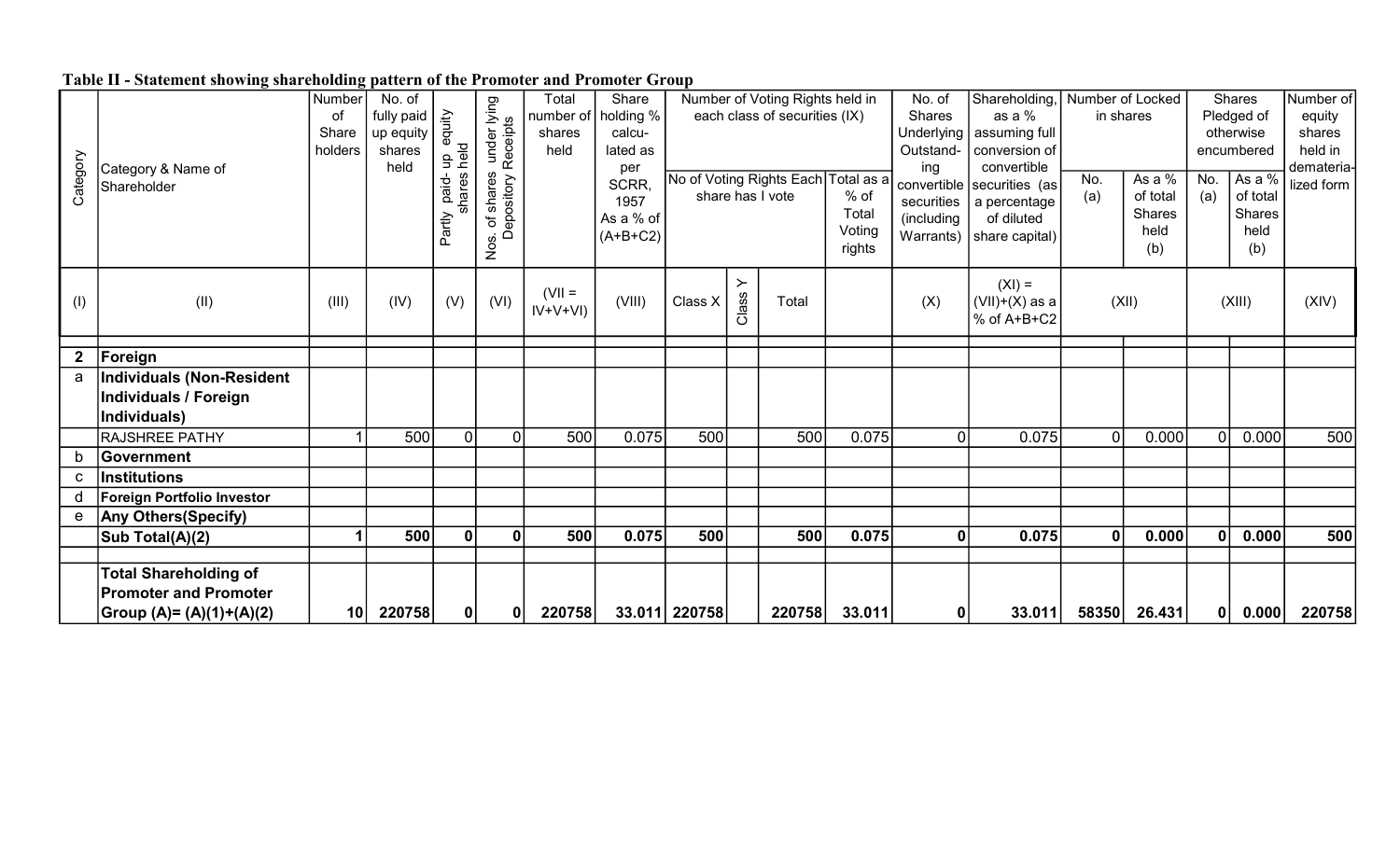## Table III - Statement showing shareholding pattern of the Public Shareholder

|          |                                       | Number         | No. of     |                        |                                             | Total     | Share      |         |         | Number of Voting Rights held in     |               | No. of           | Shareholding,                |              | Number of          |                | <b>Shares</b>             | Number of  |
|----------|---------------------------------------|----------------|------------|------------------------|---------------------------------------------|-----------|------------|---------|---------|-------------------------------------|---------------|------------------|------------------------------|--------------|--------------------|----------------|---------------------------|------------|
|          |                                       | of             | fully paid |                        |                                             | number    | holding %  |         |         | each class of securities (IX)       |               | Shares           | as a %                       |              | Locked in          |                | Pledged of                | equity     |
|          |                                       | Share          | up equity  | equity                 |                                             | of shares | calcu-     |         |         |                                     |               | Underlying       | assuming full                |              | shares             |                | otherwise                 | shares     |
|          |                                       | holders        | shares     | held<br>$\overline{a}$ | of shares under lying<br>epository Receipts | held      | lated as   |         |         |                                     |               | Outstand-        | conversion of                |              |                    |                | encumbered                | held in    |
| Category | Category & Name of Shareholder        |                | held       | ဖ                      |                                             |           | per        |         |         |                                     |               | ing              | convertible                  |              |                    |                |                           | demateria- |
|          |                                       |                |            | paid-<br>nare          |                                             |           | SCRR.      |         |         | No of Voting Rights Each Total as a |               | convertible      | securities (as               | No.          | As a $\sqrt{6}$    | No.            | As a %                    | lized form |
|          |                                       |                |            |                        |                                             |           | 1957       |         |         | share has I vote                    | % of<br>Total | securities       | a percentage                 | (a)          | of total<br>Shares | (a)            | of total<br><b>Shares</b> |            |
|          |                                       |                |            | Partly                 | Depository                                  |           | As a % of  |         |         |                                     | Voting        | (including       | of diluted                   |              | held               |                | held                      |            |
|          |                                       |                |            |                        | Nos.                                        |           | $(A+B+C2)$ |         |         |                                     | rights        |                  | Warrants) $ $ share capital) |              | (b)                |                | (b)                       |            |
|          |                                       |                |            |                        |                                             |           |            |         |         |                                     |               |                  |                              |              |                    |                |                           |            |
|          |                                       |                |            |                        |                                             | $(VII =$  |            |         | $\succ$ |                                     |               |                  | $(XI) =$                     |              |                    |                |                           |            |
| (1)      | (II)                                  | (III)          | (IV)       | (V)                    | (VI)                                        | $ V+V+V $ | (VIII)     | Class X | Class   | Total                               |               | (X)              | $(VII)+(X)$ as a             |              | (XII)              |                | (XIII)                    | (XIV)      |
|          |                                       |                |            |                        |                                             |           |            |         |         |                                     |               |                  | % of A+B+C2                  |              |                    |                |                           |            |
| (1)      | Institutions                          |                |            |                        |                                             |           |            |         |         |                                     |               |                  |                              |              |                    |                |                           |            |
| (a)      | <b>Mutual Funds/</b>                  |                |            |                        |                                             |           |            |         |         |                                     |               |                  |                              |              |                    |                |                           |            |
| (b)      | <b>Venture Capital Funds</b>          |                |            |                        |                                             |           |            |         |         |                                     |               |                  |                              |              |                    |                |                           |            |
| (c)      | <b>Alternate Investment Funds</b>     |                |            |                        |                                             |           |            |         |         |                                     |               |                  |                              |              |                    |                |                           |            |
| (d)      | <b>Foreign Venture Capital</b>        |                |            |                        |                                             |           |            |         |         |                                     |               |                  |                              |              |                    |                |                           |            |
| (e)      | Foreign portfolio Investors           |                |            |                        |                                             |           |            |         |         |                                     |               |                  |                              |              |                    |                |                           |            |
| (f)      | <b>Financial Institutions / Banks</b> | $\overline{2}$ | 26906      | 0                      | $\overline{0}$                              | 26906     | 4.023      | 26906   |         | 26906                               | 4.023         | $\pmb{0}$        | 4.023                        | 0I           | 0.000              | $\overline{0}$ | 0.000                     | 26606      |
|          | GENERAL INSURANCE CORP. OF INDIA      |                | 26606      | $\overline{0}$         | $\Omega$                                    | 26606     | 3.978      | 26606   |         | 26606                               | 3.978         | $\mathbf 0$      | 3.978                        | $\Omega$     | 0.000              | $\sqrt{ }$     | 0.000                     | 26606      |
| (g)      | <b>Insurance Companies</b>            | 5              | 109510     | $\overline{0}$         | $\overline{0}$                              | 109510    | 16.375     | 109510  |         | 109510                              | 16.375        | $\mathbf 0$      | 16.375                       | $\mathbf{0}$ | 0.000              | 0              | 0.000                     | 109510     |
|          | LIFE INSURANCE CORPORATION OF IND     |                | 19998      | $\overline{0}$         | $\overline{0}$                              | 19998     | 2.990      | 19998   |         | 19998                               | 2.990         | $\boldsymbol{0}$ | 2.990                        | $\Omega$     | 0.000              | $\Omega$       | 0.000                     | 19998      |
|          | THE NEW INDIA ASSURANCE CO.LTD        |                | 29761      | $\overline{0}$         | $\overline{0}$                              | 29761     | 4.450      | 29761   |         | 29761                               | 4.450         | $\mathbf 0$      | 4.450                        | $\Omega$     | 0.000              | $\overline{0}$ | 0.000                     | 29761      |
|          | NATIONAL INSURANCE COMPANY LTD        |                | 16000      | $\overline{0}$         | $\overline{0}$                              | 16000     | 2.393      | 16000   |         | 16000                               | 2.393         | $\mathbf 0$      | 2.393                        | $\Omega$     | 0.000              | $\overline{0}$ | 0.000                     | 16000      |
|          | THE ORIENTAL INSURANCE CO. LTD        |                | 13733      | $\overline{0}$         | $\overline{0}$                              | 13733     | 2.054      | 13733   |         | 13733                               | 2.053         | $\pmb{0}$        | 2.053                        | $\Omega$     | 0.000              | $\overline{0}$ | 0.000                     | 13733      |
|          | UNITED INDIA INSURANCE COMPANY L'     |                | 30018      | $\Omega$               |                                             | 30018     | 4.489      | 30018   |         | 30018                               | 4.489         | $\overline{0}$   | 4.489                        |              | 0.000              | $\sqrt{ }$     | 0.000                     | 30018      |
|          | <b>Provident Funds/Pension</b>        |                |            |                        |                                             |           |            |         |         |                                     |               |                  |                              |              |                    |                |                           |            |
| (h)      |                                       |                |            |                        |                                             |           |            |         |         |                                     |               |                  |                              |              |                    |                |                           |            |
| (i)      | <b>Any Other (specify)</b>            |                |            |                        |                                             |           |            |         |         |                                     |               |                  |                              |              |                    |                |                           |            |
|          |                                       |                |            |                        |                                             |           |            |         |         |                                     |               |                  |                              |              |                    |                |                           |            |
|          | Sub-Total (B)(1)                      |                | 136416     | $\mathbf{0}$           | Ω                                           | 136416    | 20.399     | 136416  | 0       | 136416                              | 20.398        | $\mathbf 0$      | 20.398                       | 0            | 0                  | 0              | $\bf{0}$                  | 136116     |
|          |                                       |                |            |                        |                                             |           |            |         |         |                                     |               |                  |                              |              |                    |                |                           |            |
| (2)      | <b>Central Government/ State</b>      |                |            |                        |                                             |           |            |         |         |                                     |               |                  |                              |              |                    |                |                           |            |
|          | Government(s) / President of          |                |            |                        |                                             |           |            |         |         |                                     |               |                  |                              |              |                    |                |                           |            |
|          | India                                 |                |            |                        |                                             |           |            |         |         |                                     |               |                  |                              |              |                    |                |                           |            |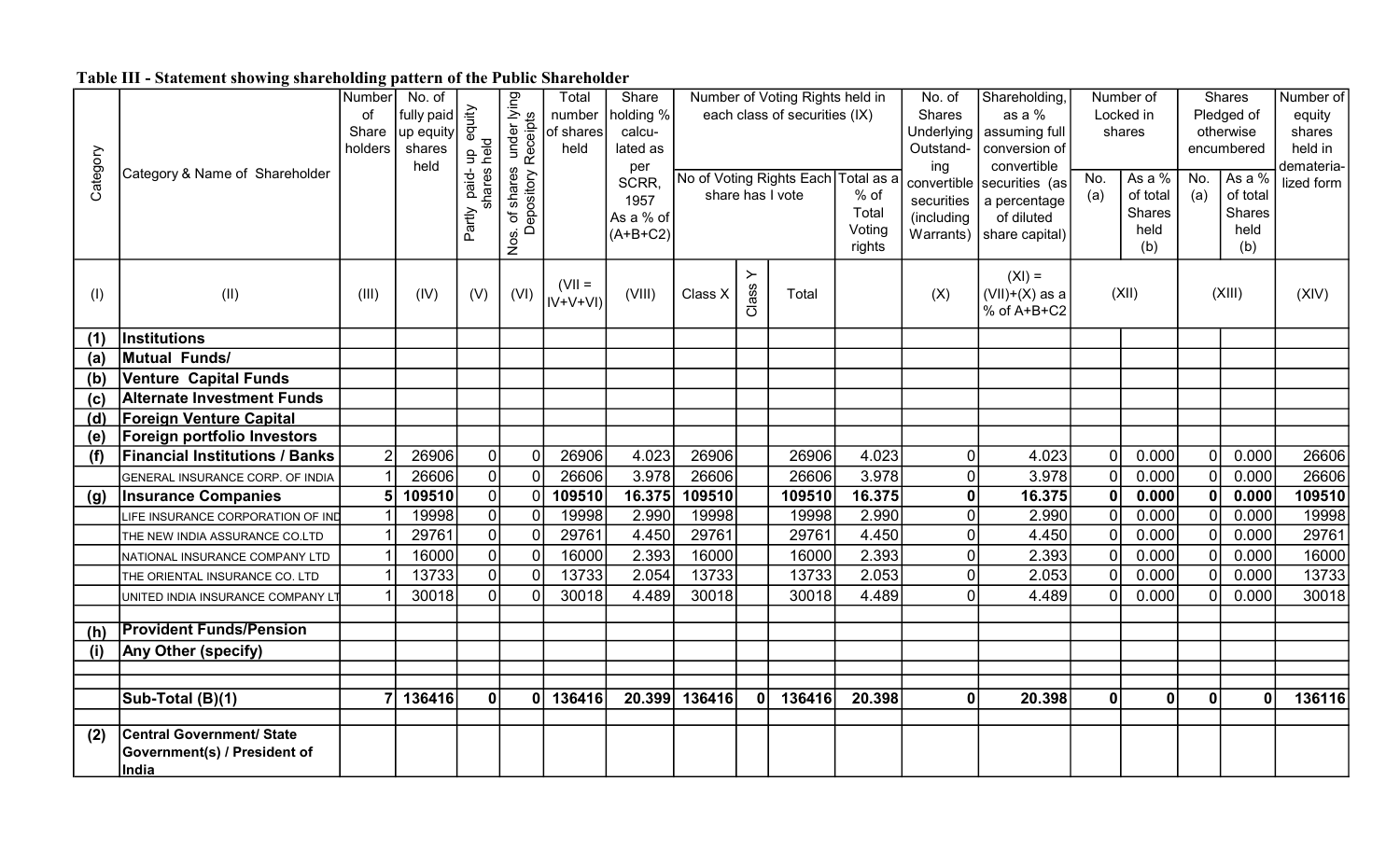## Table III - Statement showing shareholding pattern of the Public Shareholder

|             |                                       | Number         | No. of       |                |                         | Total                | Share               |                |       | Number of Voting Rights held in     |        | No. of                    | Shareholding,                  |                | Number of |                | Shares     | Number of        |
|-------------|---------------------------------------|----------------|--------------|----------------|-------------------------|----------------------|---------------------|----------------|-------|-------------------------------------|--------|---------------------------|--------------------------------|----------------|-----------|----------------|------------|------------------|
|             |                                       | οf             | fully paid   | equity         |                         | number               | holding %           |                |       | each class of securities (IX)       |        | Shares                    | as a %                         |                | Locked in |                | Pledged of | equity           |
|             |                                       | Share          | up equity    |                | under lying<br>Receipts | of shares            | calcu-              |                |       |                                     |        | Underlying                | assuming full                  |                | shares    |                | otherwise  | shares           |
|             |                                       | holders        | shares       | held<br>음      |                         | held                 | lated as            |                |       |                                     |        | Outstand-                 | conversion of                  |                |           |                | encumbered | held in          |
| Category    | Category & Name of Shareholder        |                | held         | S<br>¢         |                         |                      | per                 |                |       | No of Voting Rights Each Total as a |        | ing                       | convertible                    | No.            | As a $%$  | No.            | As a %     | demateria-       |
|             |                                       |                |              | paid-<br>ă     |                         |                      | <b>SCRR</b><br>1957 |                |       | share has I vote                    | % of   | convertible<br>securities | securities (as<br>a percentage | (a)            | of total  | (a)            | of total   | lized form       |
|             |                                       |                |              |                | of shares<br>Depository |                      | As a % of           |                |       |                                     | Total  | (including                | of diluted                     |                | Shares    |                | Shares     |                  |
|             |                                       |                |              | Partly         |                         |                      | $(A+B+C2)$          |                |       |                                     | Voting | Warrants)                 | share capital)                 |                | held      |                | held       |                  |
|             |                                       |                |              |                | Nos.                    |                      |                     |                |       |                                     | rights |                           |                                |                | (b)       |                | (b)        |                  |
|             |                                       |                |              |                |                         |                      |                     |                | ≻     |                                     |        |                           | $(XI) =$                       |                |           |                |            |                  |
| (1)         | (II)                                  | (III)          | (IV)         | (V)            | (VI)                    | $(VII =$<br>IV+V+VI) | (VIII)              | Class X        | Class | Total                               |        | (X)                       | $(VII)+(X)$ as a               |                | (XII)     |                | (XIII)     | (XIV)            |
|             |                                       |                |              |                |                         |                      |                     |                |       |                                     |        |                           | % of A+B+C2                    |                |           |                |            |                  |
|             |                                       |                |              |                |                         |                      |                     |                |       |                                     |        |                           |                                |                |           |                |            |                  |
| (3)         | <b>Non-institutions</b>               |                |              |                |                         |                      |                     |                |       |                                     |        |                           |                                |                |           |                |            |                  |
| (a)         | Individuals - i. Individual           |                |              |                |                         |                      |                     |                |       |                                     |        |                           |                                |                |           |                |            |                  |
|             | shareholders holding nominal          |                |              |                |                         |                      |                     |                |       |                                     |        |                           |                                |                |           |                |            |                  |
|             | share capital up to Rs.2 lakh         | 4523           | 64389        | $\overline{0}$ |                         | 64389                | 9.628               | 64389          |       | 64389                               | 9.628  | $\mathbf{0}$              | 9.628                          | $\overline{0}$ | 0.000     | 0              | 0.000      | 29151            |
|             | ii. Individual shareholders           |                |              |                |                         |                      |                     |                |       |                                     |        |                           |                                |                |           |                |            |                  |
|             | holding nominal share capital in      |                |              |                |                         |                      |                     |                |       |                                     |        |                           |                                |                |           |                |            |                  |
|             | excess of Rs.2 lakh.                  | 0              | $\mathbf{0}$ | $\mathbf 0$    |                         | $\overline{0}$       | 0.000               | $\overline{0}$ |       | $\Omega$                            | 0.000  | $\Omega$                  | 0.000                          | $\overline{0}$ | 0.000     | 0              | 0.000      |                  |
| $ $ (b)     | <b>NBFCs registered with RBI</b>      |                |              |                |                         |                      |                     |                |       |                                     |        |                           |                                |                |           |                |            |                  |
| $ c\rangle$ | <b>Employee Trusts</b>                |                |              |                |                         |                      |                     |                |       |                                     |        |                           |                                |                |           |                |            |                  |
| (d)         | <b>Overseas Depositories (holding</b> |                |              |                |                         |                      |                     |                |       |                                     |        |                           |                                |                |           |                |            |                  |
|             | DRs) (balancing figure)               |                |              |                |                         |                      |                     |                |       |                                     |        |                           |                                |                |           |                |            |                  |
| (e)         | Any other (Specify)                   | 217            | 247187       | $\overline{0}$ | 0                       | 247187               | 36.962              | 247187         |       | 247187                              | 36.962 | 0.00                      | 36.962                         | 0.00           | 0.00      | 0.00           | 0.00       | 111813           |
|             | <b>Directors &amp; Relatives</b>      |                | 2794         | $\pmb{0}$      | $\Omega$                | 2794                 | 0.418               | 2794           |       | 2794                                | 0.418  | 0                         | 0.418                          | $\mathbf 0$    | 0.000     | 0              | 0.000      | 2794             |
|             | <b>Bodies Corpoates</b>               | 34             | 116064       | $\overline{0}$ | $\Omega$                | 116064               | 17.355              | 116064         |       | 116064                              | 17.355 | $\mathbf 0$               | 17.355                         | $\mathbf 0$    | 0.000     | 0              | 0.000      | 107051           |
|             | LAKSHMI MACHINE WORKS LTD             |                | 44111        | $\overline{0}$ | $\mathbf{0}$            | 44111                | 6.596               | 44111          |       | 44111                               | 6.596  | $\mathbf 0$               | 6.596                          | $\mathbf 0$    | 0.000     | $\overline{0}$ | 0.000      | 44111            |
|             | <b>VOLTAS LIMITED</b>                 |                | 61520        | $\overline{0}$ | $\overline{0}$          | 61520                | 9.199               | 61520          |       | 61520                               | 9.199  | $\overline{0}$            | 9.199                          | $\overline{0}$ | 0.000     | $\overline{0}$ | 0.000      | 61520            |
|             | NRI - Non Repatriable                 | 135            | 13969        | $\overline{0}$ | 0                       | 13969                | 2.089               | 13969          |       | 13969                               | 2.089  | $\mathbf 0$               | 2.089                          | $\pmb{0}$      | 0.000     | 0              | 0.000      | 108              |
|             | NRI - Repatriable                     | 3              | 303          | $\overline{0}$ | $\overline{0}$          | 303                  | 0.045               | 303            |       | 303                                 | 0.045  | $\mathbf 0$               | 0.045                          | $\overline{0}$ | 0.000     | 0              | 0.000      | $\overline{303}$ |
|             | Overseas Corporate Bodies             | $\overline{2}$ | 112500       | $\overline{0}$ | 0l                      | 112500               | 16.822              | 112500         |       | 112500                              | 16.822 | 0                         | 16.822                         | $\mathbf 0$    | 0.000     | $\overline{0}$ | 0.000      |                  |
|             | <b>TERROT STRICKMASCHINEN Gm</b>      |                | 12500        | $\pmb{0}$      |                         | 12500                | 1.869               | 12500          |       | 12500                               | 1.869  | $\mathbf 0$               | 1.869                          | $\overline{0}$ | 0.000     | 0              | 0.000      | $\Omega$         |
|             | M/S. ITEMA (SWITZERLAND) LTD          |                | 100000       | $\overline{0}$ | $\overline{0}$          | 100000               | 14.953              | 100000         |       | 100000                              | 14.953 | 0                         | 14.953                         | $\overline{0}$ | 0.000     | 0              | 0.000      | $\mathbf{0}$     |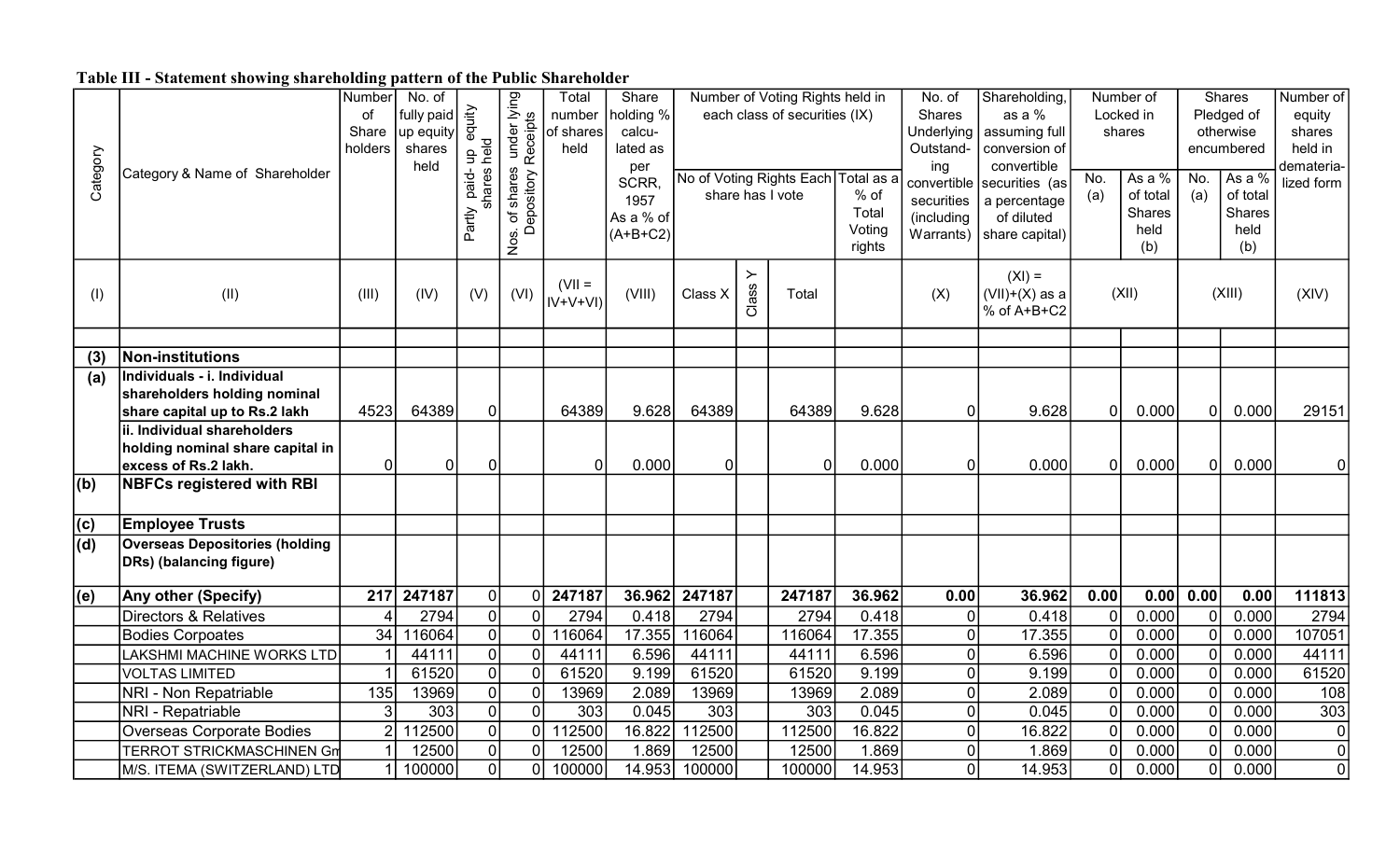## Table III - Statement showing shareholding pattern of the Public Shareholder

|          |                                  | Number  | No. of      |            |                     | Total     | Share      |               |       | Number of Voting Rights held in     |        | No. of         | Shareholding,              |     | Number of |              | <b>Shares</b> | Number of  |
|----------|----------------------------------|---------|-------------|------------|---------------------|-----------|------------|---------------|-------|-------------------------------------|--------|----------------|----------------------------|-----|-----------|--------------|---------------|------------|
|          |                                  | οt      | fully paid  | equity     | under lying         | number    | holding %  |               |       | each class of securities (IX)       |        | <b>Shares</b>  | as a %                     |     | Locked in |              | Pledged of    | equity     |
|          |                                  | Share   | up equity   |            | Receipts            | of shares | calcu-     |               |       |                                     |        | Underlying     | assuming full              |     | shares    |              | otherwise     | shares     |
|          |                                  | holders | shares      | held<br>용  |                     | held      | lated as   |               |       |                                     |        | Outstand-      | conversion of              |     |           |              | encumbered    | held in    |
|          | Category & Name of Shareholder   |         | held        |            |                     |           | per        |               |       |                                     |        | ing            | convertible                |     |           |              |               | demateria- |
| Category |                                  |         |             | paid-<br>đ |                     |           | SCRR,      |               |       | No of Voting Rights Each Total as a |        |                | convertible securities (as | No. | As a %    | No.          | As a %        | lized form |
|          |                                  |         |             |            | shares<br>epository |           | 1957       |               |       | share has I vote                    | % of   | securities     | a percentage               | (a) | of total  | (a)          | of total      |            |
|          |                                  |         |             | Partly     | ಕ                   |           | As a % of  |               |       |                                     | Total  | (including     | of diluted                 |     | Shares    |              | <b>Shares</b> |            |
|          |                                  |         |             |            | ≏<br>Nos.           |           | $(A+B+C2)$ |               |       |                                     | Voting | Warrants)      | share capital)             |     | held      |              | held          |            |
|          |                                  |         |             |            |                     |           |            |               |       |                                     | rights |                |                            |     | (b)       |              | (b)           |            |
|          |                                  |         |             |            |                     |           |            |               |       |                                     |        |                | $(XI) =$                   |     |           |              |               |            |
| (1)      | (II)                             | (III)   | (IV)        | (V)        | (VI)                | $(VII =$  | (VIII)     | Class X       |       | Total                               |        | (X)            | $(VII)+(X)$ as a           |     | (XII)     |              | (XIII)        | (XIV)      |
|          |                                  |         |             |            |                     | IV+V+VI)  |            |               | Class |                                     |        |                | % of A+B+C2                |     |           |              |               |            |
|          |                                  |         |             |            |                     |           |            |               |       |                                     |        |                |                            |     |           |              |               |            |
|          | <b>Clearing Members</b>          | 12      | 400         | 0          | 0                   | 400       | 0.059      | 400           |       | 400                                 | 0.059  | 0              | 0.059                      |     | 0.000     |              | 0.000         | 400        |
|          | <b>Hindu Undivided Families</b>  | 26      | 1141        | 0          | 01                  | 1141      | 0.170      | 1141          |       | 1141                                | 0.170  | $\overline{0}$ | 0.170                      |     | 0.000     |              | 0.000         | 1141       |
|          | Unclaimed Share Suspense A/c     |         | 16          | 0          | ΩI                  | 16        | 0.000      | 16            |       | 16                                  | 0.000  | 0              | 0.000                      |     | 0.000     |              | 0.000         | 16         |
|          |                                  |         |             |            |                     |           |            |               |       |                                     |        |                |                            |     |           |              |               |            |
|          | Sub-Total(B)(3)                  |         | 4740 311576 | 0          | 01                  | 311576    | 46.591     | 311576        |       | 311576                              | 46.591 | 0              | 46.591                     |     | 0.000     | $\mathbf 0$  | 0.000         | 140964     |
|          |                                  |         |             |            |                     |           |            |               |       |                                     |        |                |                            |     |           |              |               |            |
|          | <b>Total Public Shareholding</b> |         |             |            |                     |           |            |               |       |                                     |        |                |                            |     |           |              |               |            |
|          | $ (B)=(B)(1)+(B)(2)+B(3) $       |         | 4747 447992 | 0          | 0                   | 447992    |            | 66.989 447992 |       | 447992                              | 66.989 | 0              | 66.989                     |     | 0.000     | $\mathbf{0}$ | 0.000         | 277080     |